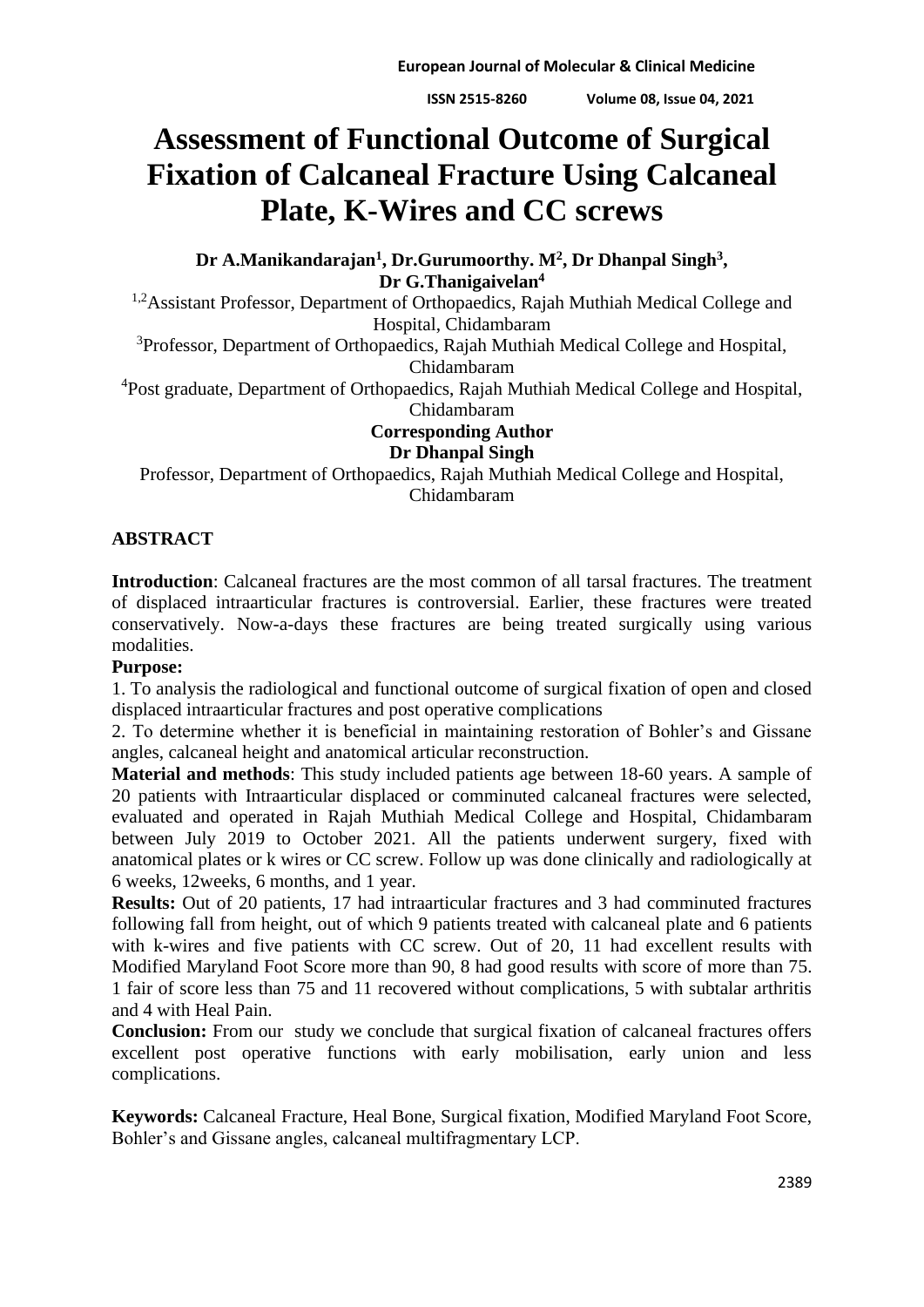**ISSN 2515-8260 Volume 08, Issue 04, 2021**

## **Introduction**

Calcaneal fractures accounts 65 percent of all tarsal injuries.(1) Calcaneal fractures account for roughly 2% of all fractures. The majority of them (60 percent to 75 percent) are intraarticular. 10% have been associated with spine fractures, while 26% associated with other extremities injuries. Several of these fractures involves both the calcaneum. 90 percent of calcaneal fractures occur in between the ages of 26 and 53. High-energy trauma, such as a fall from a great height or a road traffic accidents is the most common cause of displaced intra-articular calcaneal fractures. Male workers are more likely to be affected. As a result, the functional outcome of a calcaneal fracture has a significant socioeconomic impact on worker families.

The best way to treat calcaneal fractures is still up in the air.  $(4)$  A time of intensive surgical fixing of these fractures, followed by a period of resorting to closed treatment approaches, illustrates the manner of treatment of these fractures. Till the end of 19th century calcaneal fractures treated non operatively with rest and limb elevation. Advanced imaging techniques picked interest in repairing this bone's deformed architecture. Percutaneous k-wire, percutaneous screw, non-locking compression plate, and locking compression plate are all options for calcaneal fracture treatments. The debate between operative and non-operative therapies is still going on, although recent research and other publications have swung the scale in favour of surgery.

Malunion, peroneal tendon dysfunction, post-traumatic arthritis, ankle and heel pain, and exostoses have all been linked to non-operative treatment.  $(6)(9)$ 

The choice between non-surgical and operational intervention is still up for debate. Surgery is usually performed within two weeks following injury if a minimally invasive approach is chosen. Fracture pieces become harder to handle beyond this, and we learned that with percutaneous reduction and fixation or the sinus tarsi method, you don't have to wait for skin wrinkles. <sup>(7)</sup> But only think for open reduction is to wait till wrinkle sign to appear before surgery to avoid skin complications. We looked at the clinical and radiological outcomes of surgically treated calcaneal fractures in this study.

## **Aim and Objective:**

- To analysis the radiological and functional outcome of surgical fixation of displaced intraarticular fractures.
- To look for post operative complications
- To analyse whether it is beneficial in maintaining restoration of Bohler's, Gissane angles, calcaneal height and articular reconstruction.

## **Material and Methods**:

Cases of intra articular and displaced calcaneal fracture treated surgically with calcaneal plate, cancellous screw and k wires satisfying inclusion and exclusion criteria treated in Rajah Muthiah Medical College and Hospital, Annamalai University, Chidambaram during the period July 2019 to October 2021.

Initially all the case records (20 cases) of intra-articular calcaneal fracture treated surgically at Rajah Muthaiah medical college and Hospital will be studied and all cases admitted and treated surgically during the study period (July 2019 to October 2021) will critically assessed to determine

- 1. Intra-operative blood loss.
- 2. Duration from the day of surgery to mobilization.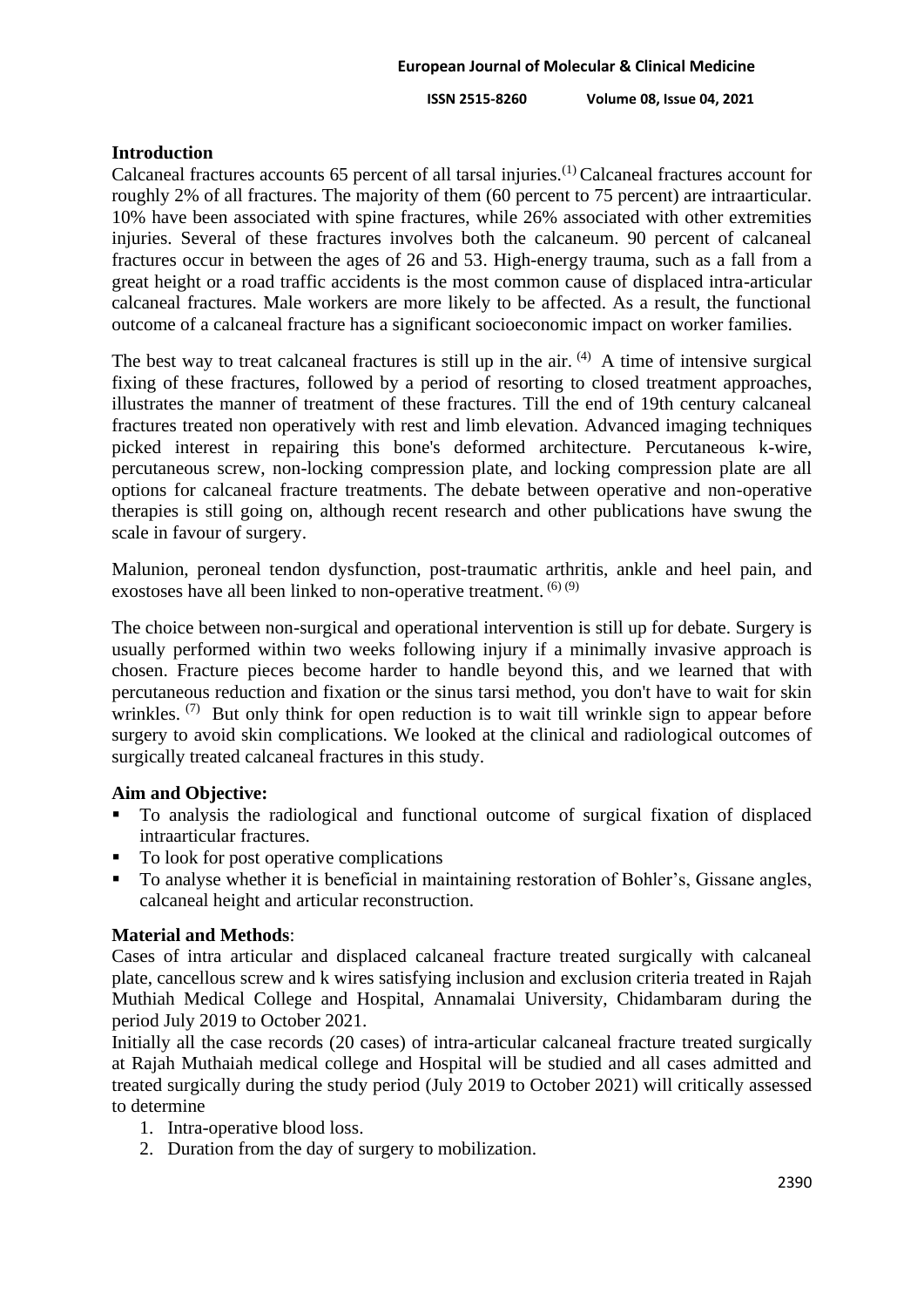**ISSN 2515-8260 Volume 08, Issue 04, 2021**

- 3. Infection rates.
- 4. Duration of stay at hospital.
- 5. Implant failure rates.

## **Inclusion Criteria:**

- All open and closed calcaneal fracture
- Intra articular displaced or Comminuted calcaneal fracture with sanders type II to IV

## **Exclusion Criteria:**

- 1. Diabetic neuropathy
- 2. Significant coexisting diseases, with contradiction to any anaesthesia

This is a retrospective and prospective clinical study from JULY 2019 to OCTOBER 2021. A minimum of 20 cases will be studied. Patients will be followed up for a minimum period of 6 months. With each follow up clinical and radiological evaluation will be done. Functional outcomes were evaluated by **MODIFIED MARYLAND FOOT SCORE**, <sup>(19)</sup> with excellent defined as 90 - 100 points, good as  $75 - 89$  points, fair as  $50 - 74$  points and poor as  $\leq 50$ points.



## **Fig-1: Modified Maryland Foot Score**

## **Essex-Lopresti**: **(12) Described two distinct fracture patterns Joint-Depression**

Secondary fracture line exit just posterior to posterior facet Posterior calcaneal Tuberosity NOT attached to Posterior Facet

## **Tongue-Type**

Secondary fracture line exit through posterior surface. Posterior calcaneal Tuberosity attached to Posterior Facet



**Fig- 2 : Joint-Depression, Tongue-Type**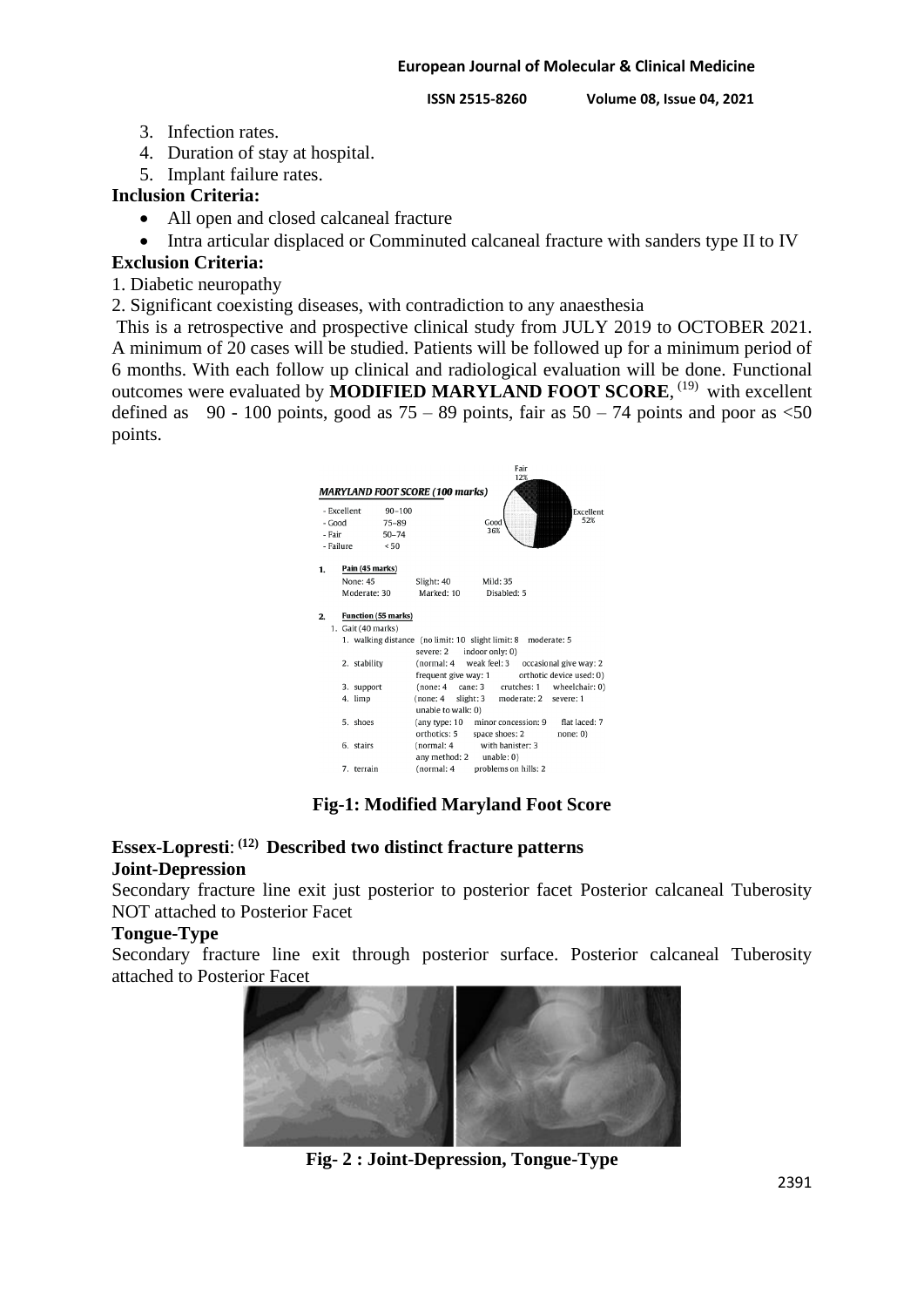**ISSN 2515-8260 Volume 08, Issue 04, 2021**



**Fig- 3: Sanders classification of calcaneal fracture(3)**

## **Timing of Surgery:**

The ideal time is 8 to 15 days after injury, soon after the subsidence of swelling in the foot and ankle. Clinically the **"WRINKLE SIGN"** helps in predicting the timing of surgery,

## **Surgical Procedure:-**

Lateral Approach<sup>(2)</sup>: Patient on lateral position or easy lateral position. The goal of the incision was to expose the entire lateral surface of the calcaneum to the level of the calcaneocuboid joint. The incision was made just lateral to the Achilles tendon and carried vertically to the superior pole of the calcaneum. The incision was then curved gently following a line where the thinner skin of the lateral side of the hindfoot met the skin of the heel pad.



**Fig- 4: Lateral Approach skin incision**

## **Reduction Technique**

The surgical tactic that will be used to identifies a step-by-step process for the reduction maneuver. Generally, one begins by identifying the "constant" fragment, i.e. the sustentacular fragment, which remains attached to the talus and does not displace. (5)

## **Joystick placement**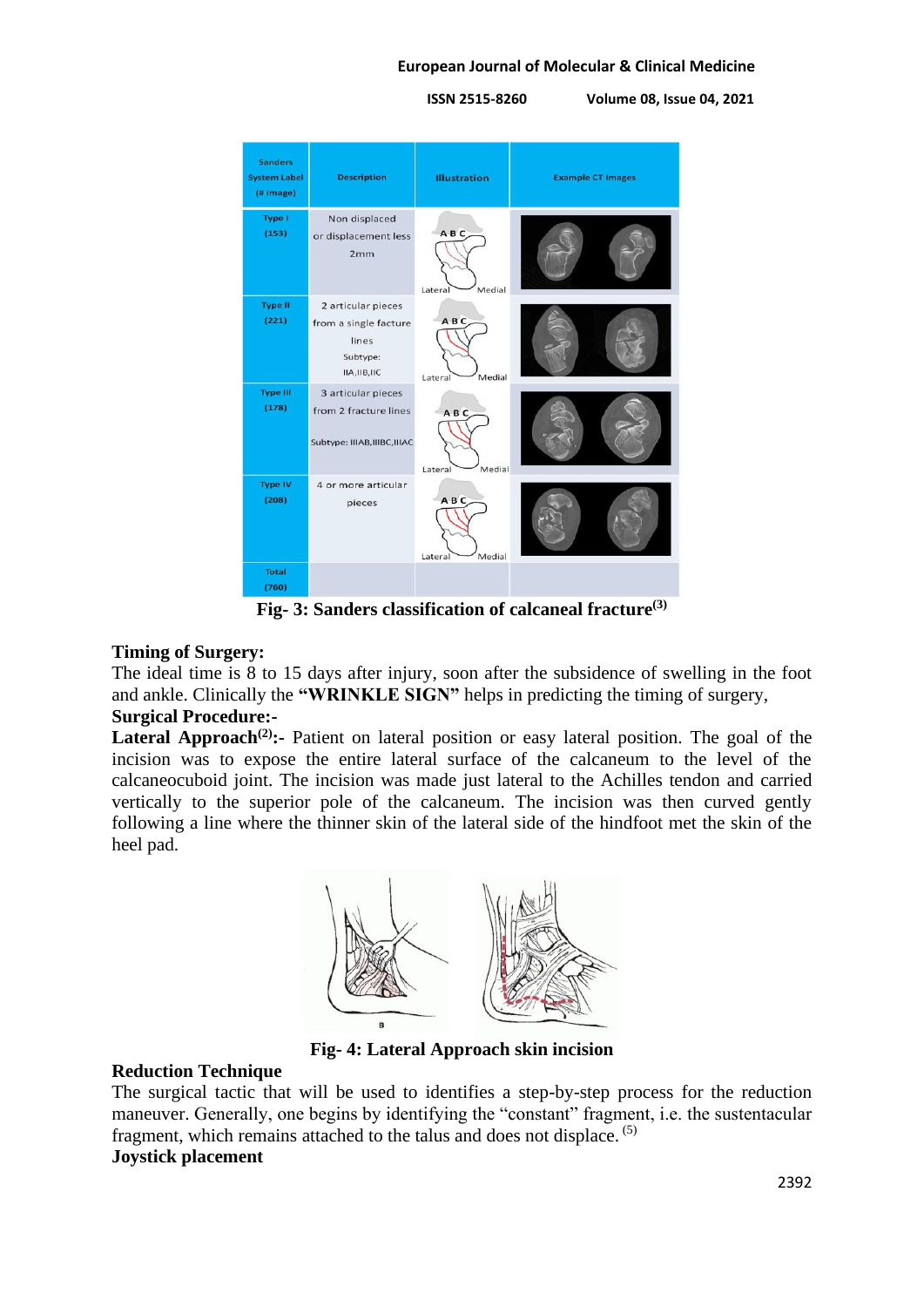## **ISSN 2515-8260 Volume 08, Issue 04, 2021**

A Schanz screw is inserted into the posterior (or tuberosity) fragment from lateral to medial, going through both cortices. It will serve as a joystick to aid in the reduction.

The next step is the reduction of the tuberosity fragment to the "constant" medial sustentacular fragment and is held in position with 2 K-wires and directed superiorly and anteriorly into the "constant" medial fragment. Ensuring that there is no varus of the hindfoot. Now reduce the lateral articular piece. It needs to be elevated in order to successfully reconstruct the articular surface of **the posterior facet**. Then Insert of the subchondral lag screw(s) which will stabilize the articular surface. Taking care of the hindfoot, to remain in neutral, or in slight valgus, in the axial view. Varus of the hindfoot must be avoided. when drilling the hole for the lag screw, the drill bit must be directed carefully in these three direction.

- a) Lateral to medial
- b) Posterior to anterior
- c) Cephalad to caudal

## **No touch technique**

To avoid post op skin complications, a thick skin flap is raised and 1.8 mm K-wire inserted to the talus to reflect the skin as it decreases unnecessary retraction and blood vessel compromise.



**Fig- 5: Anatomical Locking Plate**

**Percuteneous fixation**:- To achieve reduction, under image intensifier control, one or two 2 mm K-wires were inserted from the calcaneal tuberosity toward the subtalar joint. Then, during closed reduction, using the K-wires like a joystick by external maneuvres and a leverage technique with axial stress onto the pins down the distal side, restoration of Böhler's angle was attempted. Fluoroscopic images in lateral and axial radiographic views allowed the evaluation of the anatomical reduction. Final stabilization was obtained with other 2-mm Kwires or with cannulated cancellous screws (Synthes, 6.5 mm and 4 mm in diam.), inserted in the same posterior-anterior direction. In some cases, for better support of the thalamic region, a latero-medial screw was introduced through the incision used for the talar joint reduction. Screw fixation was performed being careful to avoid the protrusion of the screw head. A compression dressing was applied on the operated side for 48 h after surgery. Patients were kept non-weight-bearing for 4 weeks during which passive and active ankle ROM exercises were allowed 15 days after screw fixation or 30 days when K-wires were used.

## **Post-Operative Protocol and Follow Up**

All patients were immobilized in posterior plaster splint and limb was elevated. Drain was removed after 48 hours and first wound inspection done on 2nd day. If soakage present early wound inspection done. Suture removal done after 13th day (13 to 18<sup>th</sup> day). After suture removal below knee cast applied.

After Suture Removal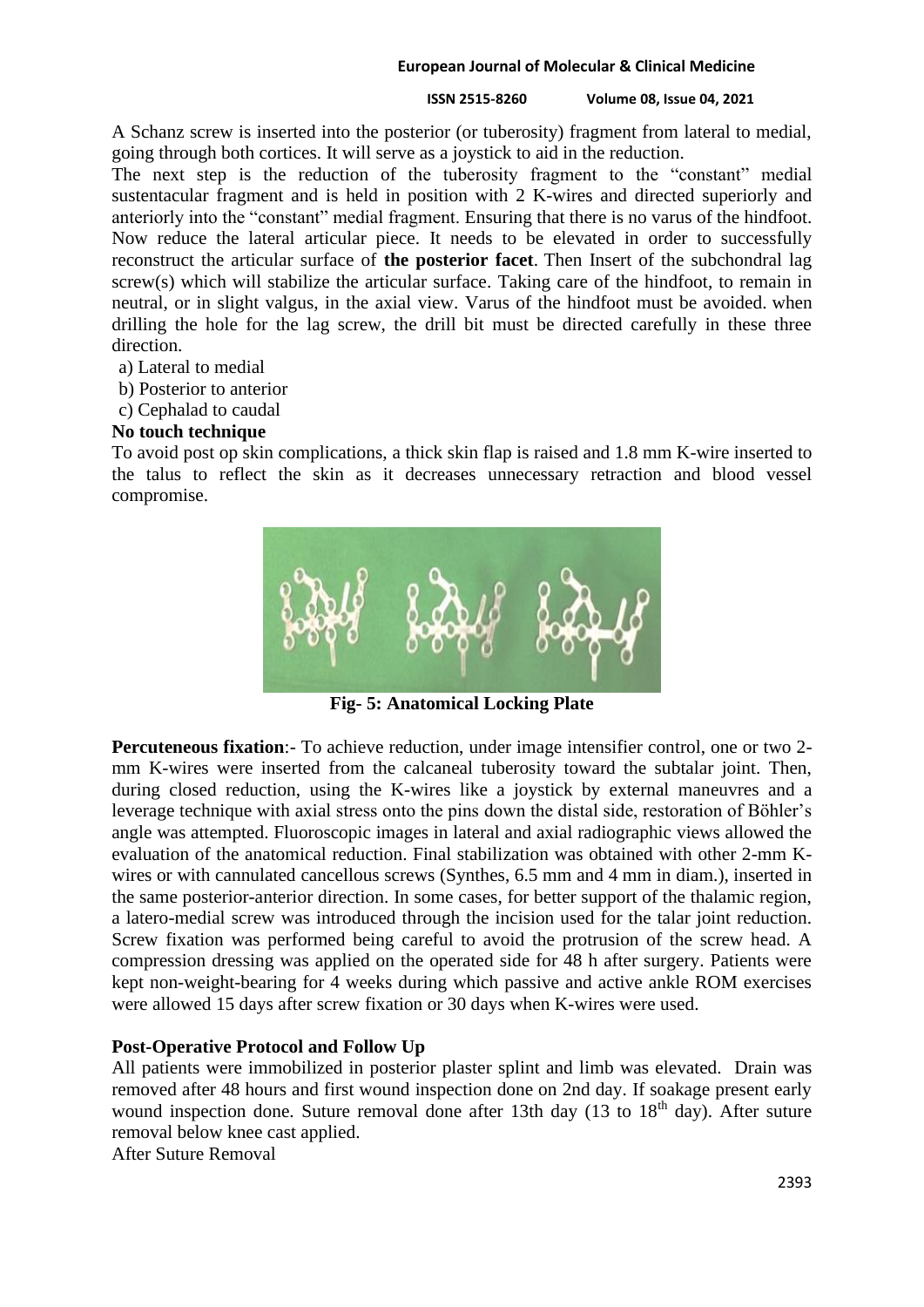**ISSN 2515-8260 Volume 08, Issue 04, 2021**

All patents were regularly followed up once a month for first three months.

Once in Two months for next six months.

Bohler's and Gissane angles were drawn in followup x-rays.

## **CASE ILLUSTRATION**

A 50 Year old male came to casualty with alleged H/o fall from height and Diagnosed to have fracture right calcaneum (Sanders type 3)



**Immediate post op x-ray 6** One month follow up



## **Preop x-ray CT ankle and foot Intra op image**





**6 th month range of movements**





**th month follow up**





## **Case illustration II**

A 55 year old male came to casualty with alleged  $H$ /o fall from height  $1<sup>st</sup>$  floor and diagnosed to have Bilateral calcaneal fracture. Associated with lisfranc's fracture dislocation and 1<sup>st</sup>, 2<sup>nd</sup>, 3<sup>rd</sup>, 4<sup>th</sup> metatarsal fracture left foot.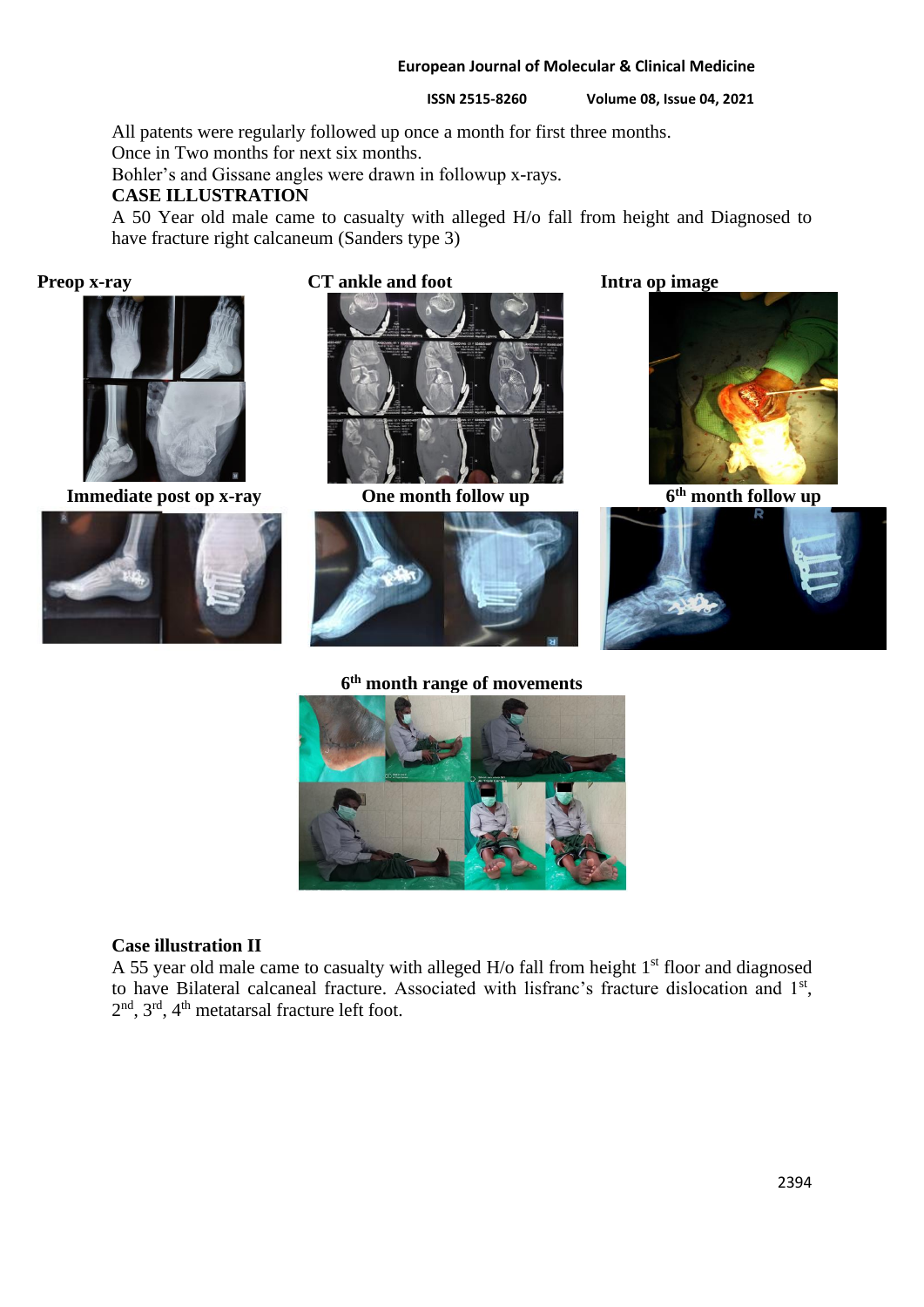**ISSN 2515-8260 Volume 08, Issue 04, 2021**

**Pre op x-ray**



**Pre op CT scan**



**C-Arm images**



**Immediate Post op x-ray:-**



**One month follow up**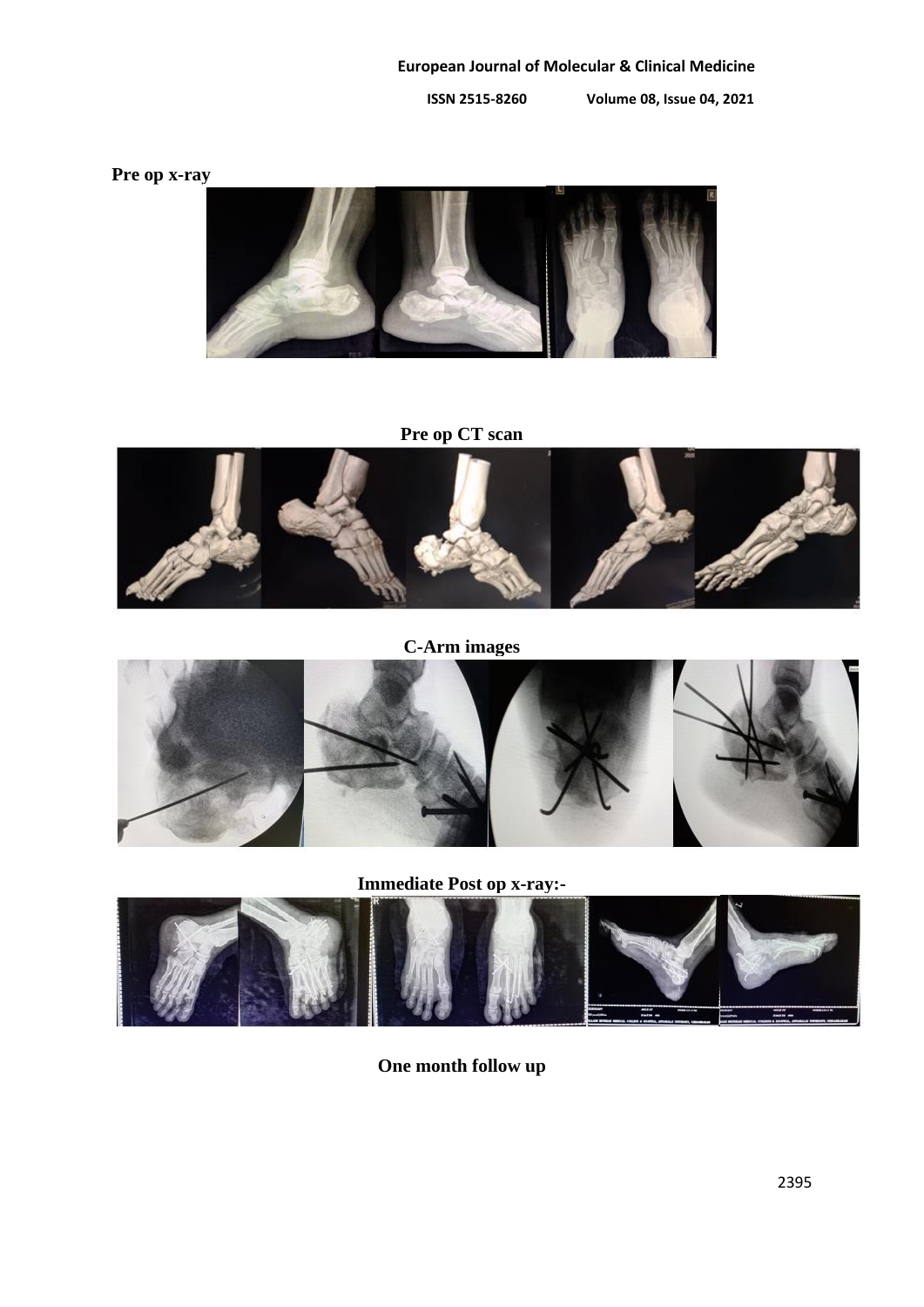**ISSN 2515-8260 Volume 08, Issue 04, 2021**



**4 th month k wire exit status**



**4 th month follow up range of movements**



## **Case illustration III**

Mr. Sundar

- 33 years male
- h/o fall from 8 feet height
- Right calcaneal fracture



**4 th month 6**

## **Pre op x-ray Immediate post op x-ray**



**th month**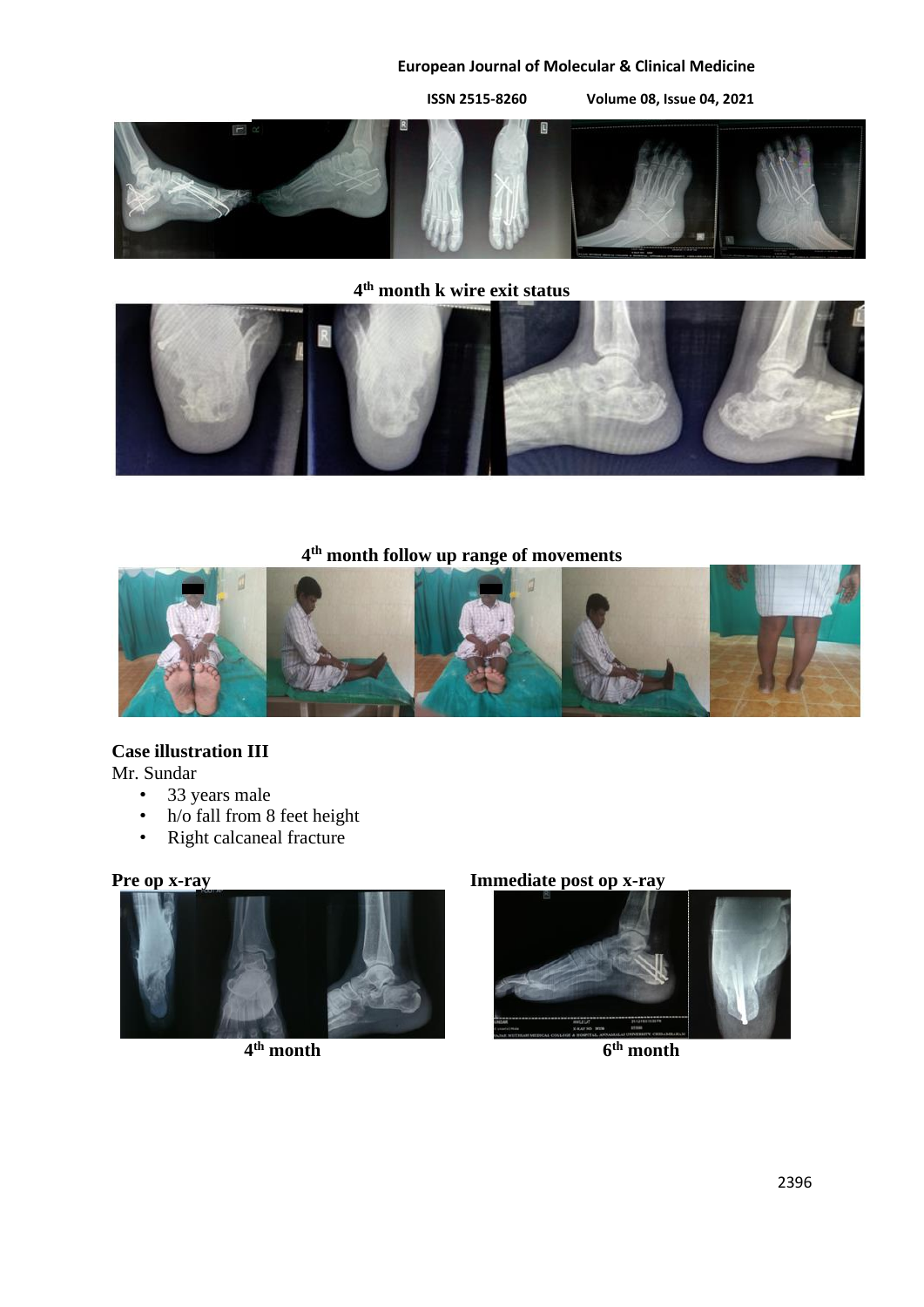**ISSN 2515-8260 Volume 08, Issue 04, 2021**





**Post implant exit**



## **Post op range of movement**

## **Plantor Flexion**



## **Dorsi flexion**



## **Heal width**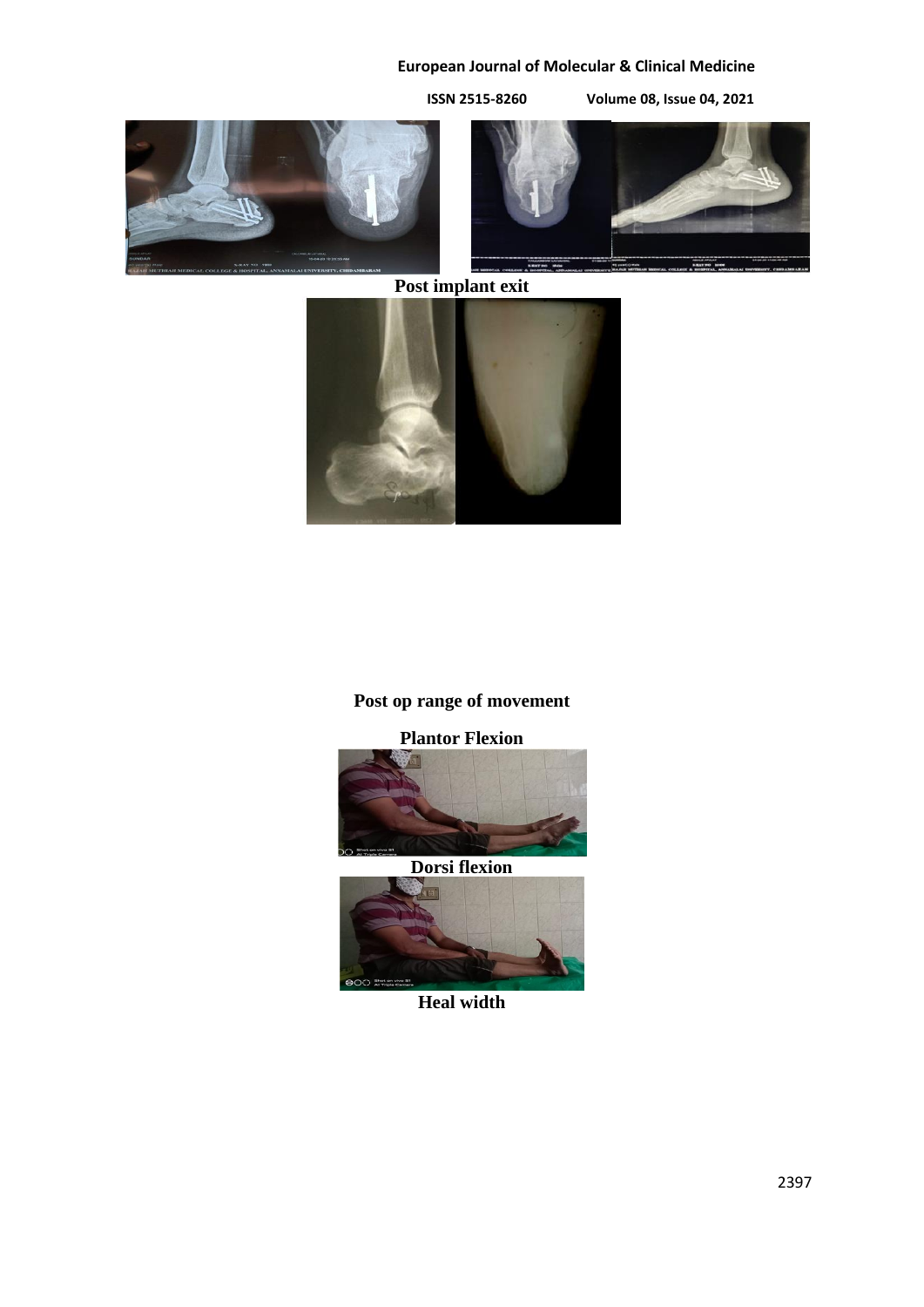**ISSN 2515-8260 Volume 08, Issue 04, 2021**



## **RESULTS**

## **Table 1: Age distribution**

| Age | <b>Mean</b>                   | $\alpha$ m<br>5. U |  |
|-----|-------------------------------|--------------------|--|
|     | 30<br>$\alpha$<br><i>.,,,</i> | 10.J               |  |

Table 1 represents age of the study patients. The mean age was  $39.95 \pm 13.39$  years.

## **Table 2: Mode of injury**

| Mode of injury   |                | $\frac{6}{9}$ |
|------------------|----------------|---------------|
| Fall from height | $\overline{ }$ |               |
| <b>RTA</b>       |                |               |
| <b>Total</b>     |                | 100           |

Mode of injury is shown in Table 2. The most common mode of injury was fall from height, 85%. Road traffic accident was reported in 15%.

## **Table 3: Diagnosis**

| <b>Diagnosis</b>             |          | $\frac{6}{6}$ |
|------------------------------|----------|---------------|
| Right calcaneal fracture     |          | 35            |
| Left calcaneal fracture      |          |               |
| Bilateral calcaneal fracture |          | 30            |
| <b>Total</b>                 | $\gamma$ | $00^{\circ}$  |

Diagnosis of the condition is shown in Table 3. 35% each had right and left calcaneal fracture. Bilateral calcaneal fracture was diagnosis in 30% of the study patients.

## **Table 4: Essex lopressti classification**

| <b>Essex lopressti classification</b> |    | $\frac{6}{9}$ |
|---------------------------------------|----|---------------|
| Joint depression                      |    | 50            |
| Tongue type                           |    | 50            |
| <b>Total</b>                          | 20 | 100           |

Essex lopressti classification is shown in Table4. Join depression was obscured in 50% and Tongue type was the feature in 50% of the patients.

## **Table 5: Sander's classification**

| <b>Sander's classification</b> | 0.<br>70      |
|--------------------------------|---------------|
| —<br>vne                       | $\sim$<br>JU. |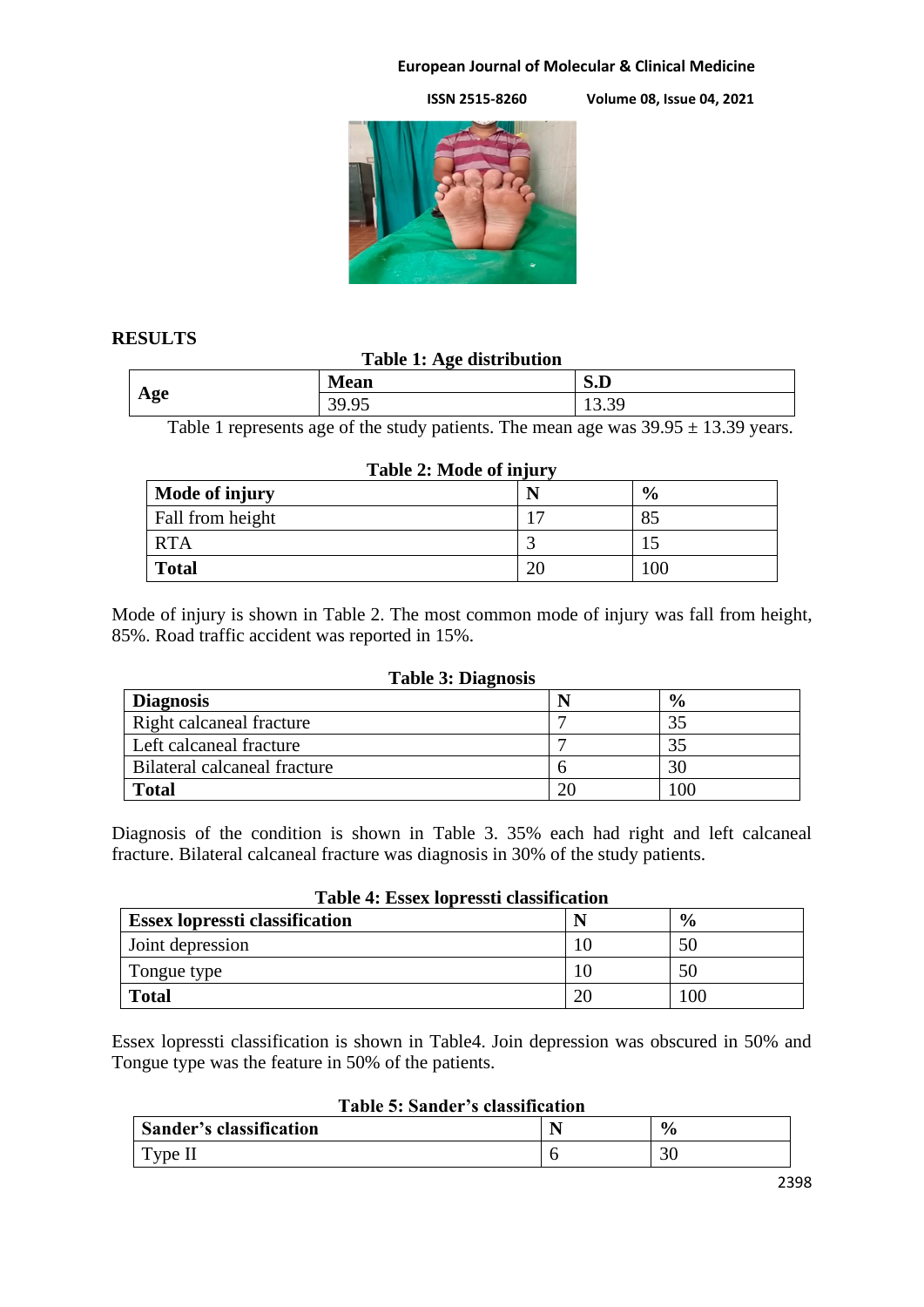|              | <b>ISSN 2515-8260</b> |    | <b>Volume 08, Issue 04, 2021</b> |
|--------------|-----------------------|----|----------------------------------|
| Type III     |                       |    | 55                               |
| Type IV      |                       |    | 15                               |
| <b>Total</b> |                       | 20 | 100                              |

Sander's classification is shown in Table5.Type III was common classification noted in 55% of the study patients. Type II classification was identified in 30% and Type IV classification was the finding in 15% of the patients.

| Table 6: Implant used |    |               |  |  |
|-----------------------|----|---------------|--|--|
| <b>Implant</b> used   | N  | $\frac{6}{6}$ |  |  |
| Anatomical plate      |    |               |  |  |
| CC screw              |    |               |  |  |
| K-wire                |    | 30            |  |  |
| <b>Total</b>          | 20 | 100           |  |  |

The type of implant is shown in Table 6. Anatomic plate was the common implant used in 45% of the patients followed by K wire (30%) and CC screw (25%).



**Graph-1: Implant used**

| ----- <i>J</i>                       |  |               |  |  |  |
|--------------------------------------|--|---------------|--|--|--|
| <b>Modified mary land foot score</b> |  | $\frac{0}{0}$ |  |  |  |
| Excellent                            |  |               |  |  |  |
| Good                                 |  |               |  |  |  |
| Fair                                 |  |               |  |  |  |
| <b>Total</b>                         |  |               |  |  |  |

**Table 7: Modified mary land foot score**

Modified mary land foot scoreis presented in Table7. The majority had excellent score, 55%. Foot score of good was achieved in 40% of the patients. 5% had fair score.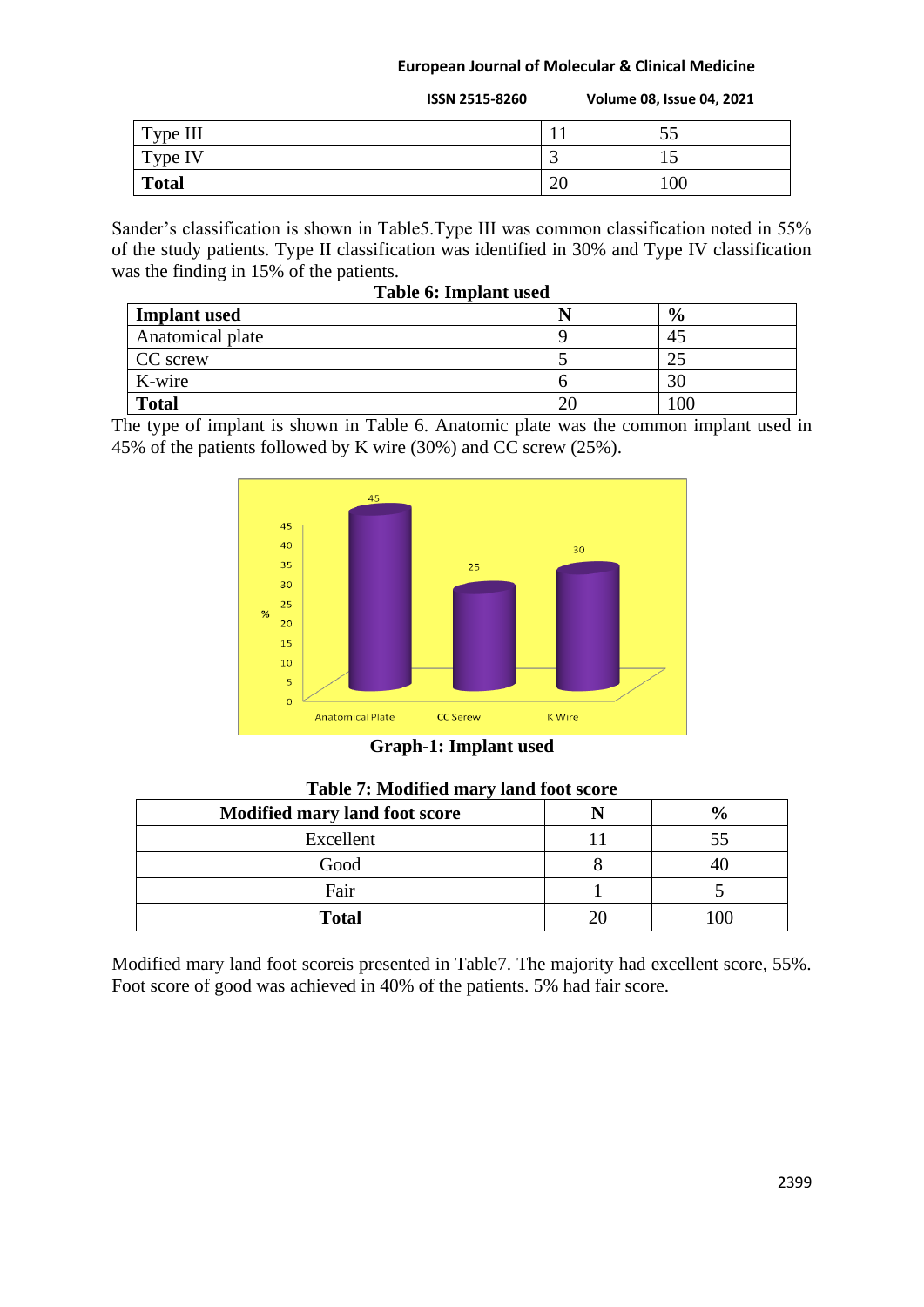

**Graph-2: Modified mary land foot score**

|                       | S.D<br><b>Mean</b> |      | Paired sample 't' test |           |  |
|-----------------------|--------------------|------|------------------------|-----------|--|
| <b>Bohler's Angle</b> |                    |      |                        |           |  |
| Pre                   | 6.00               | . 68 |                        | $0.001\,$ |  |
| Post                  | 22.55              | 2.93 | 29.34                  |           |  |

The pre and post comparison of Bohler's angle is presented in Table9. The mean pre angle was  $6 \pm 1.68$  and it was improved significantly to 22.55  $\pm$  2.93 following the treatment,  $t = 29.34$ ,  $p = 0.001 < 0.05$ .



**Graph-3: Bohler's Angle – Pre and Post surgery comparison**

|                      |        | Paired sample 't' test<br>S.D | <b>Mean</b> | Tuble To: Olbbuile allered Treative Tobeburger (Comparibon |  |
|----------------------|--------|-------------------------------|-------------|------------------------------------------------------------|--|
| <b>Gissane angle</b> |        |                               |             |                                                            |  |
| Pre                  | 149.00 | 7.88                          |             |                                                            |  |
| Post                 | 16.75  | 6.74                          | .7.62       | 0.001                                                      |  |

|  |  |  | Table 10: Gissane angle – Pre and Post surgery comparison |
|--|--|--|-----------------------------------------------------------|
|  |  |  |                                                           |

The comparison of pre and post Gissane scoreis shown in Table10. The mean pre score was 149.00  $\pm$  7.88 and it was significantly reduced to 116.75  $\pm$  6.74 following the treatment, t = 17.62,  $p = 0.001 < 0.05$ .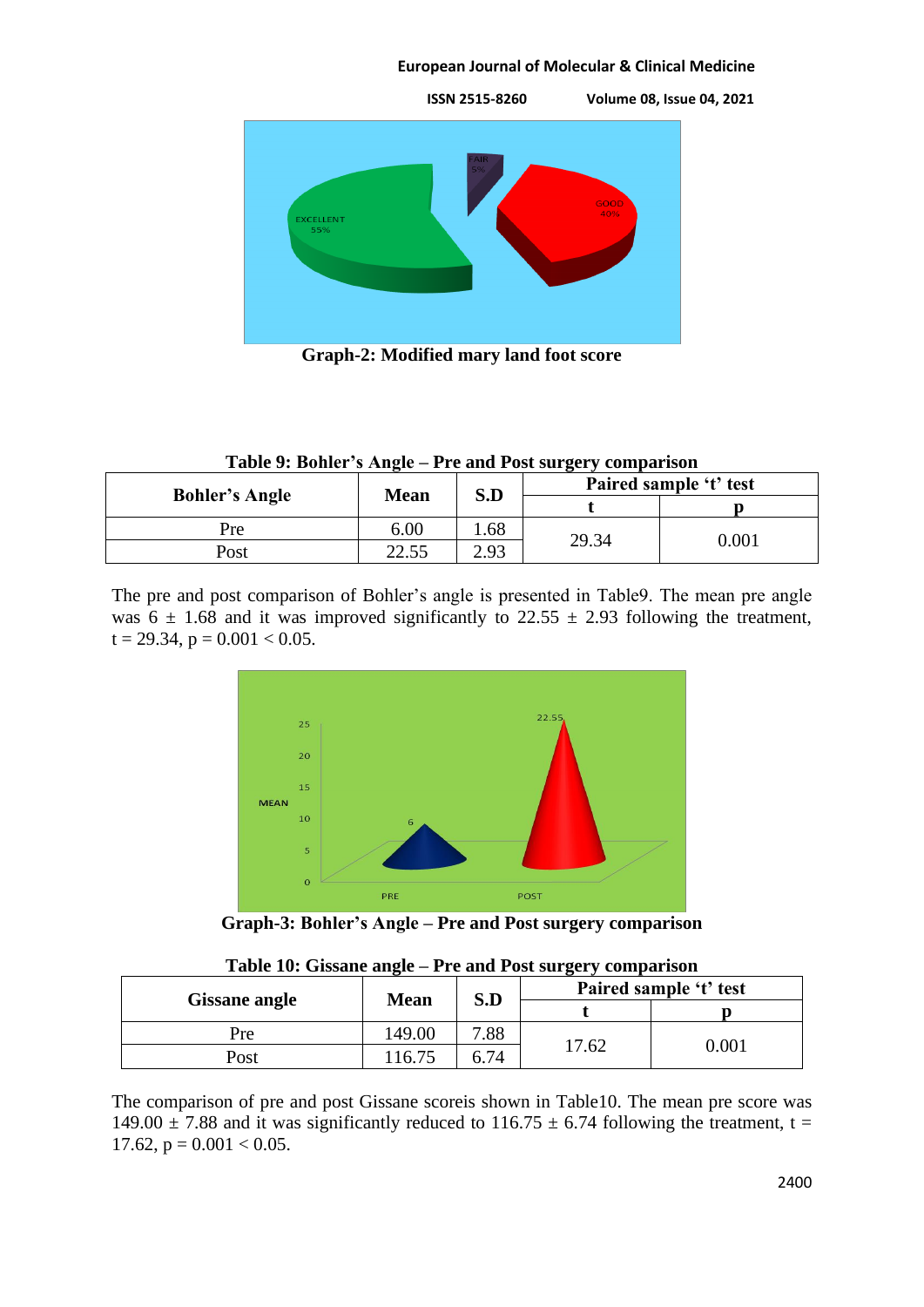**ISSN 2515-8260 Volume 08, Issue 04, 2021**



**Graph-4: Gissane angle – Pre and Post surgery comparison**

|  | Table 11: Width – Pre and Post surgery comparison |  |
|--|---------------------------------------------------|--|
|  |                                                   |  |

| Width | <b>Mean</b> | S.D                 | Paired sample 't' test |           |
|-------|-------------|---------------------|------------------------|-----------|
|       |             |                     |                        |           |
| Pre   | 55.85       | $1^{\circ}$<br>4.15 |                        | $0.001\,$ |
| Post  | 51.85       |                     | ┱.∠∠                   |           |

The pre and post comparison of width is shown in Table 11. The mean pre width was 55.85 $\pm$ 4.13 and it was reduced significantly to 51.85  $\pm$ 4.26 after the treatment, t = 4.22,  $p=0.001 < 0.05$ .

| Tuble of Comphetenoms |  |                       |  |  |  |
|-----------------------|--|-----------------------|--|--|--|
| <b>Complications</b>  |  | $\mathbf{0}_{\alpha}$ |  |  |  |
| Heel pain             |  |                       |  |  |  |
| Sub talar arthritis   |  |                       |  |  |  |
|                       |  |                       |  |  |  |
| <b>Total</b>          |  |                       |  |  |  |

## **Table 8: Complications**

The complication of the study patients is presented in Table8. The majority of the patients had not associated with any complications (55%). Sub talar arthritis was identified in 25% and heel pain was reported in 20%.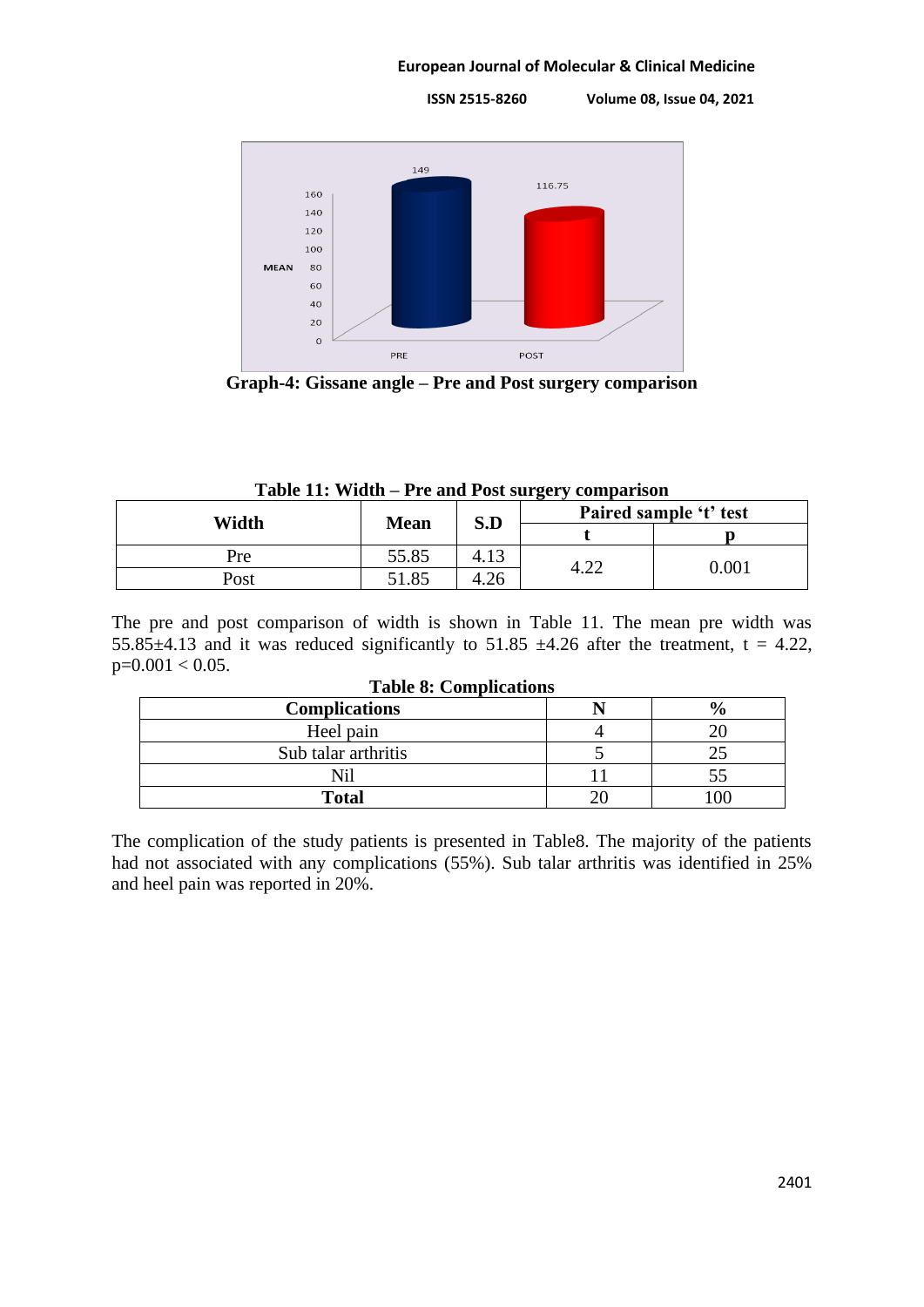

**Graph-5: Complications**

## **DISCUSSION**

## **The famous quote by McLaughlin compared open reduction and fixation of a calcaneal fracture to "nailing of a custard pie to the wall"**

Fractures of calcaneum are the most common tarsal bone fractures with overall incidence of 2% of all fractures with displaced intra-articular fractures comprising 60%-75% of the cases. Intra-articular fractures occur after eccentric axial loading of the talus on the calcaneus. The first widely accepted classification was proposed by Essex lopresti<sup> $(12)$ </sup> in 1952 based on involvement of sub-talar joint. Soeur and Remy<sup>(21)</sup> devised a classification system for intraarticular fractures in 1975 based on mechanism of injury and taking sustentacular fragment as the key to surgery. With the advent of CT scan, a new classification system was developed by Crosby and Fiotzgibbns<sup>(15)</sup> based on posterior facet. Sanders et al<sup>(3)</sup> proposed a classification system based on coronal view of CT scan, in which 3 fracture lines A,B,C Separate the posterior facet of the calcaneus into 4 potential pieces.

The literature review says it is the most widely accepted classification as it considers both fracture pattern and also guides further treatment course.<sup>(8)</sup> 78 Operatively14 treated patients with sanders type 2, 3  $\&$  4 have better outcome with respect to pain, return to work, heel width, gait abnormalities and radiographic outcomes than patients treated conservatively. Open 14 reduction and internal fixation with calcaneal Locking plate through an extended lateral approach is the mainstay of treatment. Due to the risk of wound dehiscence, CRIF with Cancellous screws is preferred. A clear idea about indication, contraindications and the timing of surgery are important. Pre-operative CT scans are essential. Sub talar incongruity or penetration of implants into the joint may cause late arthritis during long term follow up.

The period of study was between July 2019 to October 2021 at Rajah Muthiah Medical College, Chidambaram. Although the period of study was short, studies have shown that early function is comparable to final long term outcome. We studied functional and radiological outcome in 20 patients of which 9 fractures were treated by ORIF with P.O, 5 fractures were treated by CRIF with Cancellous screws and 6 fractures by CRIF with K wires. The average follow up period was 12 months ranging from 6 to 18 months. The mean age in our study is 39 years and most commonly observed mode of injury was injury due to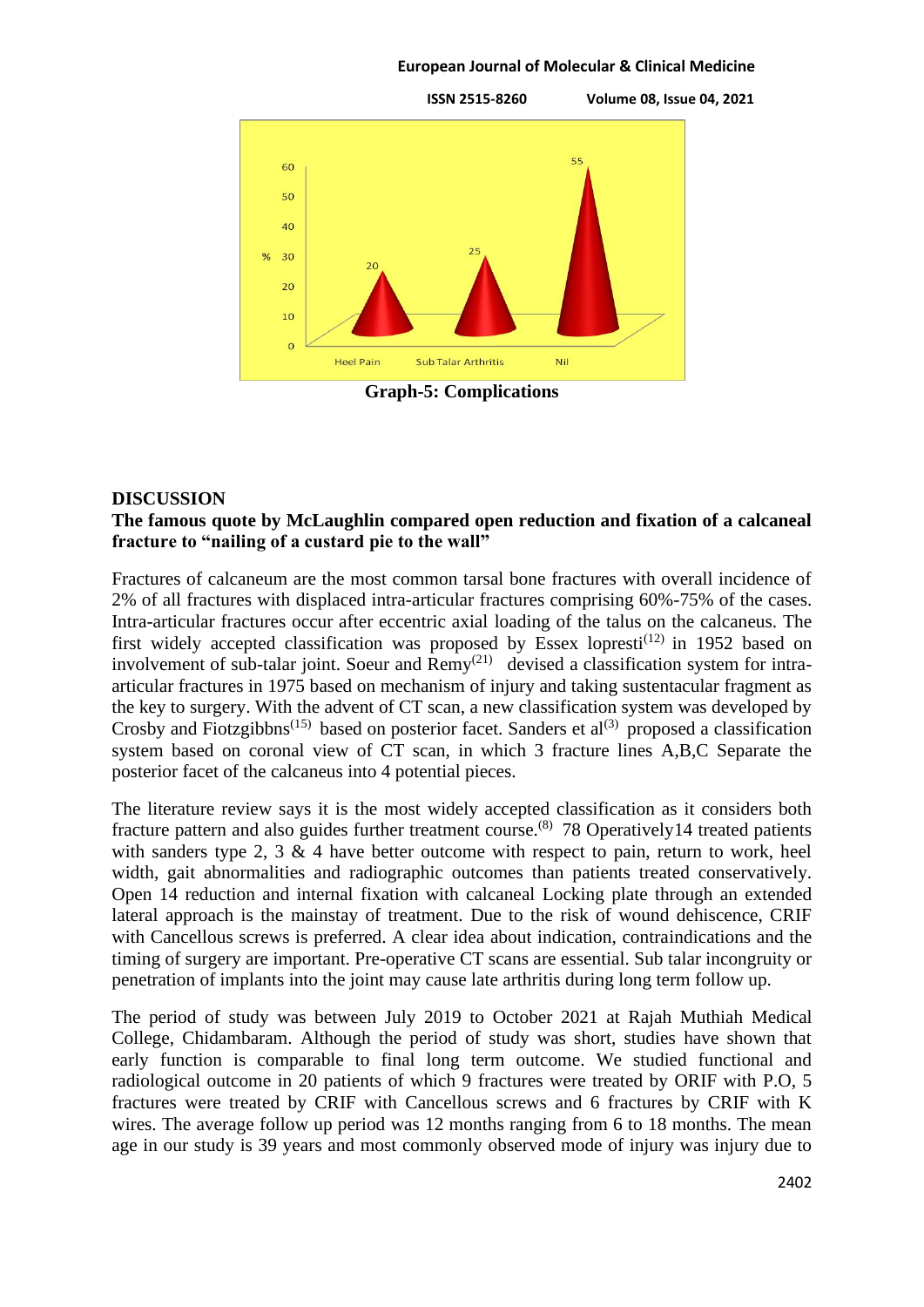## **ISSN 2515-8260 Volume 08, Issue 04, 2021**

fall. Bilateral calcaneal fracture is more commonly observed fracture type in my study. In classification of fracture according to Essex lopressti classification, joint depression type fracture was most commonly observed and it accounts for about 50%, followed by tongue type. In sanders classification of fracture, Type III is the most commonly observed type which corresponds to about 55% followed by type II (30%) in our study. In our study, pre op Bohler's angle of less than 20 degree was restored to normal range (20 to 40 degree) in 18 patients. The P value for pre op and post op value of Bohler's angle was  $0.001(-0.05)$  and the P value for angle of Gissane was  $0.001$  (<0.05) showing that restoration of Bohler's plays a significant role in functional outcome than angle of Gissane as also observed in the studies. Conducted by Joseph D. Isaacs et al<sup>(20)</sup> in 2013 and Vishal et al<sup>(22)</sup> in 2016. Among 20 fractures pre operative varus >15 degree were 13 fractures and post operatively it was corrected and reduced.

Joseph D. Isaacs et al<sup>(20)</sup> concluded that Bohler's angle serves as a useful screen tool in calcaneal fractures. Vishal et al concluded that ORIF of clinical fractures yielded good clinical outcome if Bohler's angle more than 10 degree is achieved. It was also noted in the study that there was a significant correlation between Bohler's angle and angle of Gissane AOFAS score (P less than 0.01).

In our study majority of patient did not develop any post operative complication (55%) only 4 patients developed heel pain and 5 patients had subtalar arthritis which corresponds to 20% and 25% respectively. out of 20 patients 9 treated with ORIF with plate osteosynthesis were taken up for surgery after wrinkling of skin appeared, surprisingly we didnot get any wound complications post operatively. The study conducted by A.K Singh et  $al^{(16)}$  it was concluded that intraarticular fractures treated with internal fixation and bone grafting, patients were able to return to full weight bearing earlier than those treated without bone grafting. However the long term efficacy in both the groups was similar showing that patients treated without bone grafting have functional outcome as good as patients treated with bone grafting. But in our study all patients were treated with multifragmentary locking compression plate $(13)(14)$ without bone grafting and mobilization was achieved early. Functional outcome was found to be better in majority of the patients without bone grafting. In our study of 20 patients, 11 patients had excellent outcome, 1 had fair outcome and 8 had good outcome based on modified Maryland score.

## **Future Directions and Innovations**

In future the focus should be on developing refined percutaneous, minimally invasive techniques. New plates like polyaxial locking plates can be useful. Multidirectional screw locking with non parallel is possible. The plate itself does not possess a thread, but a lip, and the screw with extra thread in the head cuts and thread into the plate at an angle determined by the surgeon. Due to increasing thread diameter, the screw locks in this position. The plate can be moulded as the plate and screw is made of titanium of different hardness grade. Since the plate is softer than screws and a special screw driver is needed to tighten the screws and ensure that they cut a thread into the lip of the plate.

## **Bioabsorbable Implants and Screws**

Evolution of bioabsorbable implant has made many professionals to apply them in selected calcaneal fractures. The problems of the metallic implants are high infection rate, irritability of plate and later need for implant removal make the option of bioabsorbable implants theoretically attractive,  $\text{Zang}^{\{18\}}$  and colleagues have used bioscrews and prospectively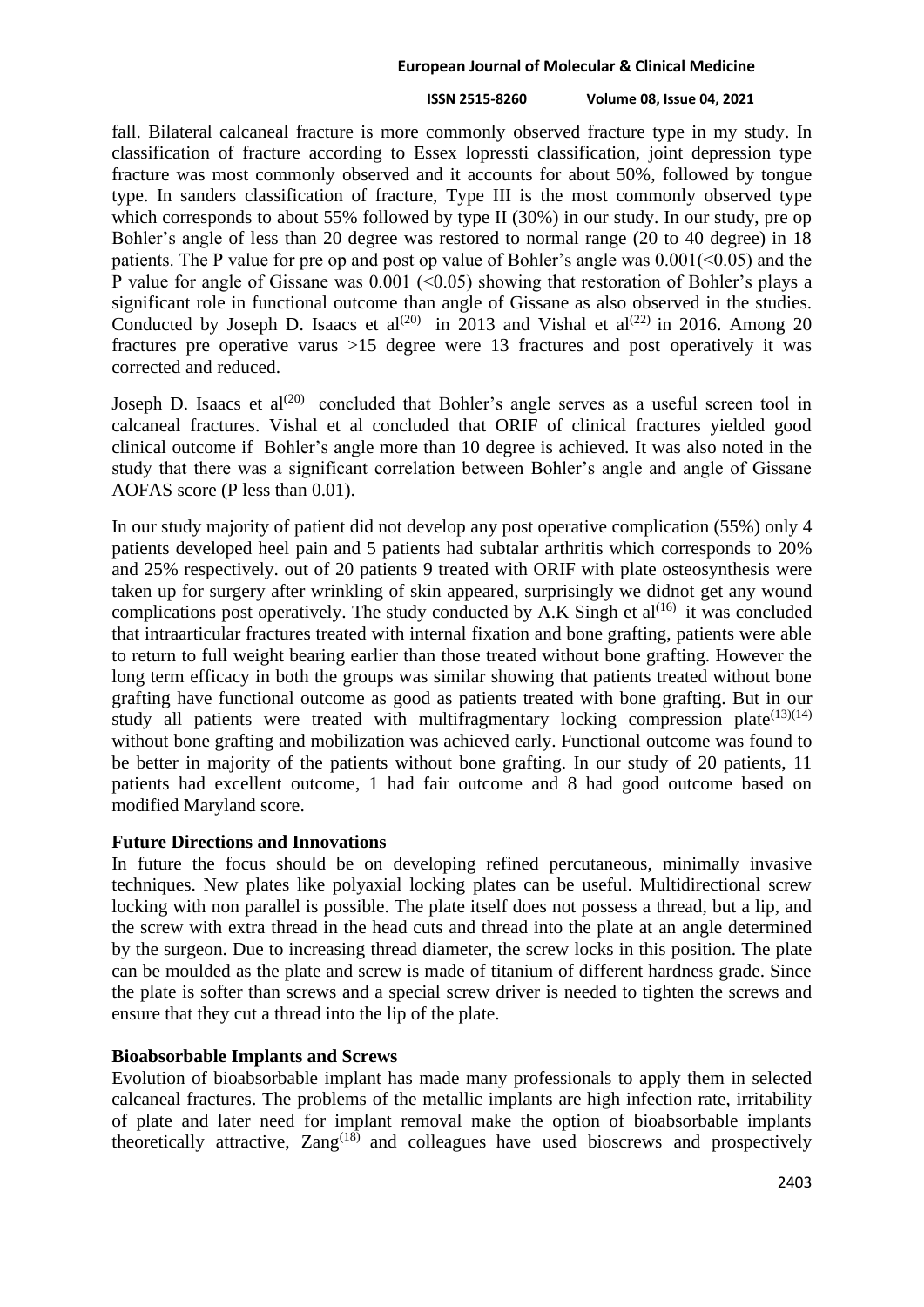### **ISSN 2515-8260 Volume 08, Issue 04, 2021**

compared them with plates in 97 randomized patients over a two year period. 88 They found acceptable results at a followup of an average 23 months. Bioabsorbable implants may not be strong enough to withstand the stress of these displaced calcaneal fractures and their indications in complex calcaneal fractures are hence limited now.  $Min<sup>(17)</sup>$  and colleagues have used bioabsorbable pins for calcaneal fracture; however they need long follow up and assessment in calcaneal fractures.

## **CONCLUSION**

In displaced intra-articular fractures of calcaneum osteosynthesis by open reduction and internal fixation with locking plate using extensile lateral approach after adequate preoperative planning gave early functional recovery with acceptable results. Careful consideration of the surgical technique is a must.

The above method not only restored anatomical height, width of calcaneum, but also its Bohler's and Gissiane's angles, which allows early mobilization. The timing of the surgery is a vital determinant for the treatment outcome and determined by subsidence of edema and appearance of wrinkle sign. Those cases which were taken up for fixation early within 12 days had good results than those which were operated later.

If for other reasons operation is done after three weeks, it causes not only soft tissue healing problems and high infection rate but also intraoperative difficulty in fracture reduction may occur, as the fracture starts consolidating. Hence it is better to delay surgery till soft tissue heals and during this presurgical period patients should be managed by splinting with proper padding and limb elevation. To conclude intra articular calcaneal fractures are complex fractures which are difficult to stabilize and manage, and surgical fixation of calcaneal fractures offers excellent post operative functions with early mobilisation, early union and less complications. Reconstruction of subtalar anatomy prevents subtalar arthritis & maintains the foot biomechanics.

The reason behind the improved results with open reduction and internal fixation in our series may be due to less traumatic techniques that is no touch technique and stronger but malleable implants. Also locking plates for calcaneum decrease the need for bone graft, allow early weight bearing and it provides rigidity especially in osteoporotic cancellous bone. High cost and steep learning curve are the present limitations.

## **REFERENCES**

- 1. Rockwood & Green's fractures in Adults. Fifth Edition.
- 2. Campbell's Operative Orthopaedics Ninth Edition, Edited by Terry Canale.
- 3. Displaced intra articular fractures of calcaneum by Roy Sanders. JBJS 82-A, No.2, Feb. 2000.
- 4. Management of calcaneal fractures in Adultus by Therman et al. CORR No.353, pp.107-124, August, 1998.
- 5. Biomechanics of calcaneal fractures. CORR NO.388, pp.218-224, July, 2001.
- 6. Complications of intraarticular calcaneal fractures by EDWARD. V.A. et al. CORR No.391, pp.7-16, October, 2001.
- 7. Wound healing risk factors after ORIF of calcaneal fractures by FRANKLIN SHULER et al. OCNA, Vol.32, No.1, January, 2001.
- 8. Asik, M. Sen C. Surgical management of intraarticular fractures of the calcaneus. Arch. Orthop. Trauma. Surg. 2002, Jul: 122(6) : 354-9.
- 9. Lim EV, Leung JP. Complications of intraarticular calcaneal fractures.Clin, Orthop. 2001 Oct. (391) : 7-16.